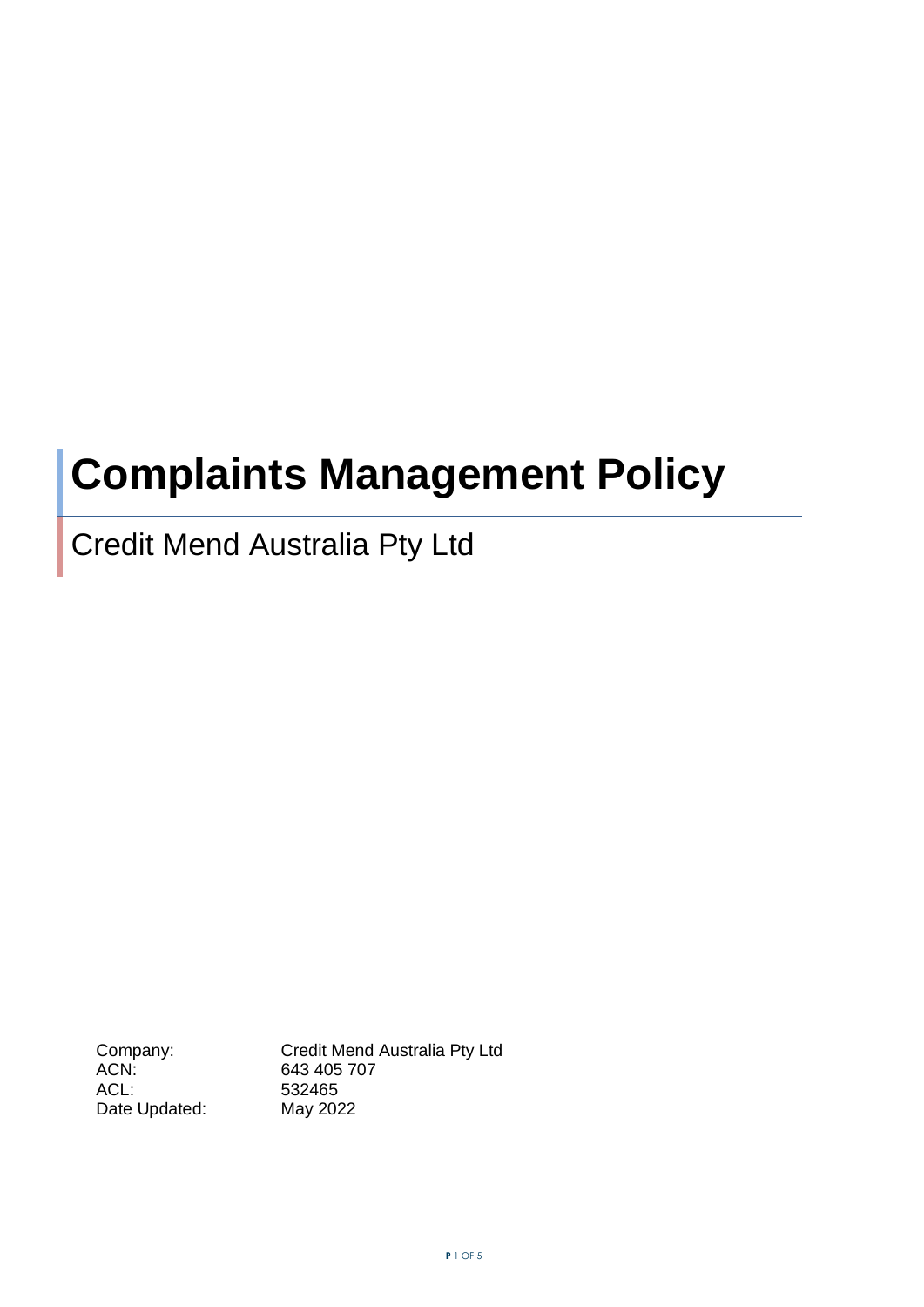### **VERSION CONTROL**

| <b>Version Number</b> | <b>Date Updated</b> | <b>Notes</b>                                                                           |
|-----------------------|---------------------|----------------------------------------------------------------------------------------|
|                       | May 2022            | Original document prepared and finalised<br>in consultation with Sophie Grace Pty Ltd. |
|                       |                     |                                                                                        |
|                       |                     |                                                                                        |
|                       |                     |                                                                                        |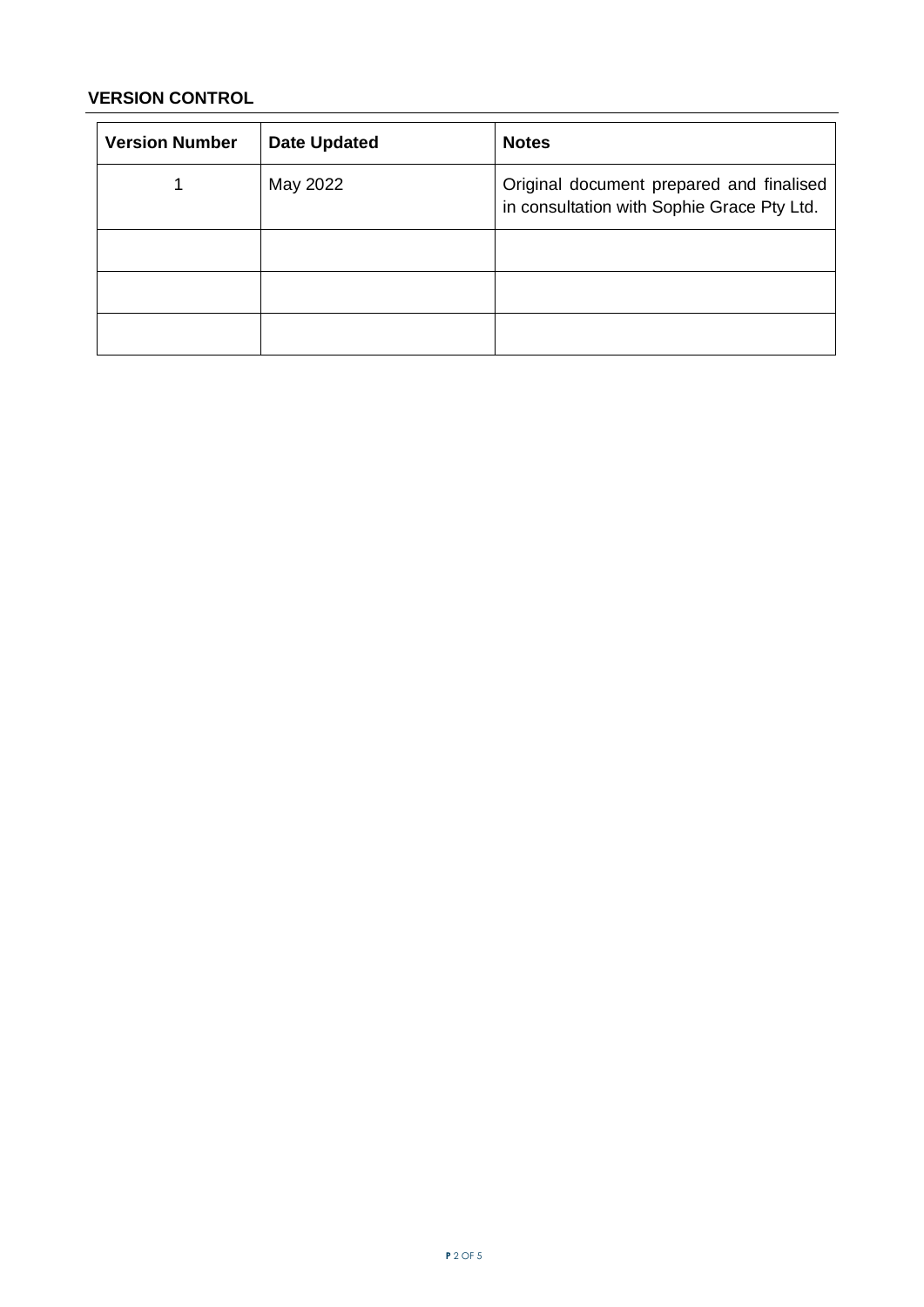#### **1. INTRODUCTION**

- 1.1 Credit Mend Australia Pty Ltd ("**Credit Mend Australia, we or us**") is committed to effective and efficient complaints management and to fair and transparent dealings in the marketplace
- 1.2 A complaint is an expression of dissatisfaction made to or about an organisation, related to its services, staff or the handling of a complaint, where a response or resolution is explicitly or implicitly expected or legally required.

#### **2. OUR COMPLAINTS MANAGEMENT PROCESS**

- 2.1 We take your feedback seriously and will work proactively to investigate and resolve your complaint. If you have a complaint, please contact us by any of the following methods:
	- (a) Email: admin@creditmendaustralia.com.au;
	- (b) Telephone: 1300 425 610;
	- (c) Post: Suite 9, 17 Karp Crt Bundall, QLD 4217 Australia; or
- 2.2 If your complaint is about hardship or the postponement of enforcement proceedings, please contact us by:
	- (a) Email: admin@creditmendaustralia.com.au; or
	- (b) Toll-free telephone: 1300 425 610.
- 2.3 Any material relating to Credit Mend Australia's Internal Dispute Resolution ("**IDR**") process will be provided to you free of charge.
- 2.4 We will collect certain information from you, including:
	- (a) Your name;
	- (b) Your contact details;
	- (c) How you would prefer to be contacted;
	- (d) A description of your complaint; and
	- (e) How you would like the complaint resolved.
- 2.5 We will acknowledge your complaint, generally within one (1) business day, and give you the contact details of the person responsible for dealing with your complaint.
- 2.6 The person responsible for dealing with your complaint will commence their investigation and may require further details from you. Upon completion of their investigation, the person responsible for dealing with your complaint will contact you with an IDR response. This will provide you with information about:
	- (a) the final outcome of your complaint at IDR; and
	- (b) your right to take the complaint to the Australian Financial Complaints Authority ("**AFCA**") if you are not satisfied with the IDR response and how to contact AFCA.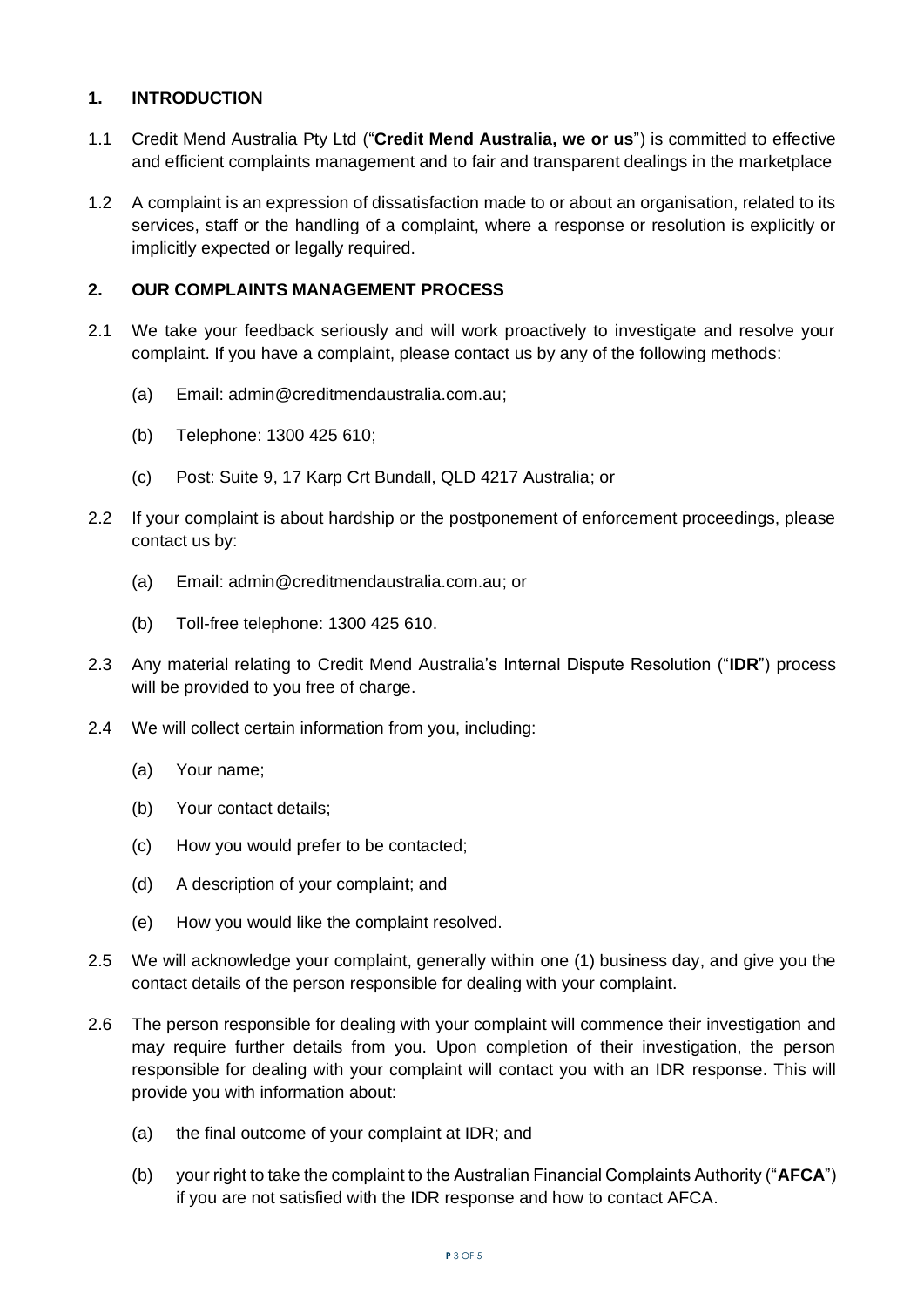- 2.7 Except where your complaint involves hardship, an IDR response is not required to be provided to you when a complaint is resolved by the end of the fifth (5th) business day of receipt of the complaint, where we have:
	- (a) resolved the complaint to your satisfaction; or
	- (b) given you an explanation and/or apology when no further action to reasonably address the complaint can be taken.
- 2.8 A written response will be provided if:
	- (a) you request a written response; or
	- (b) the complaint is about hardship.

#### **3. TIMEFRAME FOR RESOLVING COMPLAINTS**

3.1 We endeavour to resolve all complaints as quickly as practicable. Many complaints can be resolved within days or on the spot. We will keep you informed in relation to your dispute and will provide you with an IDR response within the following timeframes:

| <b>Type of Complaint</b>                                                                                                                 | <b>Maximum Timeframe to provide IDR Response</b>                                                                                                                                                               |
|------------------------------------------------------------------------------------------------------------------------------------------|----------------------------------------------------------------------------------------------------------------------------------------------------------------------------------------------------------------|
| Complaints<br>default  <br>involving<br>notices                                                                                          | No later than twenty-one (21) calendar days after<br>receiving the complaint.                                                                                                                                  |
| Complaints<br>involving<br>applications for hardship notices<br>or a request for postponement of<br>enforcements<br>proceedings<br>made. | No later than twenty-one (21) calendar days after<br>receiving the complaint.<br>Exceptions apply where we do not have sufficient<br>information to make a decision or if an agreement is<br>reached with you. |
| All other complaints                                                                                                                     | No later than thirty (30) calendar days after receiving<br>the complaint.                                                                                                                                      |

#### **4. IF YOU ARE UNHAPPY WITH OUR RESPONSE**

- 4.1 If your complaint is not resolved to your satisfaction through our IDR process, you have the right to refer your complaint to AFCA. AFCA is an independent and external dispute resolution scheme, of which Credit Mend Australia is a member.
- 4.2 You can lodge your complaint with AFCA by sending the relevant information and documents to:

**Australian Financial Complaints Authority Limited** GPO Box 3 Melbourne VIC 3001 Phone: 1800 931 678 Fax: (03) 9613 6399 Email: info@afca.org.au Website: <https://www.afca.org.au/>